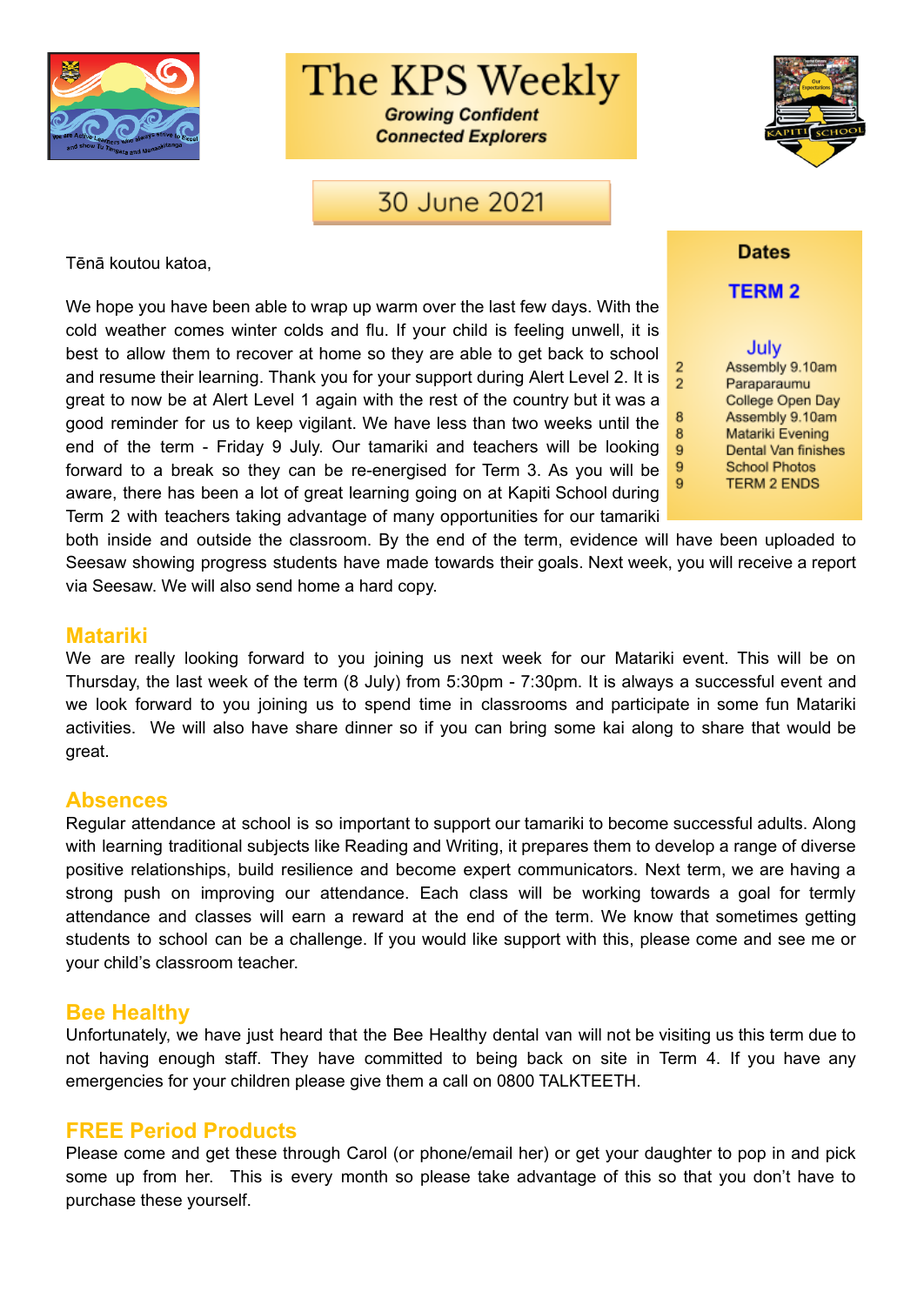### **School Photo Envelopes**

These were sent home yesterday so please check your child's bag for them. If you would like all your children photographed together you can get a sibling envelope from Carol. The envelopes and money needs to be back at school before photos are taken - 9am on Friday 9 July. If you are not paying online please make sure that you put the correct money in the envelope.

**Thank you for your support with the early finish today. This was very much appreciated.**

**Ngā mihi nui Brent McDowell, Principal**

## **Term Two Assembly**

| Week | <b>Assembly</b>  |
|------|------------------|
| 1N   | <b>Te Marama</b> |

**Have a look at our website: [www.kapiti.school.nz](http://www.kapiti.school.nz)**

**You can request Board of Trustee minutes and information from Carol in our office: [admin@kapiti.school.nz](mailto:admin@kapiti.school.mz)**



**Kapiti Primary School takes no responsibility for any notices which appear under the following sections**

# **COMMUNITY NEWS**

# **HELD AT KAPITI PRIMARY SCHOOL:**

sKids Kapiti specialises in delivering quality before school, after school and holiday programmes. We strive to create a fun and safe environment that our kids just love! Places for term 2 and we are now taking bookings for term 3. For more information please call Jools Da Silva on 021 0254 3249 or email [jools@skids.co.nz](mailto:jools@skids.co.nz)

# **Seido Karate Kapiti**

Kids Class 7- 12 years Thursday 4.45 - 5.30 Beginners Class 12 years - adult Thursday 6pm - 7pm Kapiti Primary School Hall All welcome, any level of fitness or ability. A great family activity. Karate is a great way to challenge yourself both physically and mentally Call/text Karen: 021 1141958 [www.facebook.com/SeidoKarateKapiti](http://www.facebook.com/SeidoKarateKapiti) First three classes free.